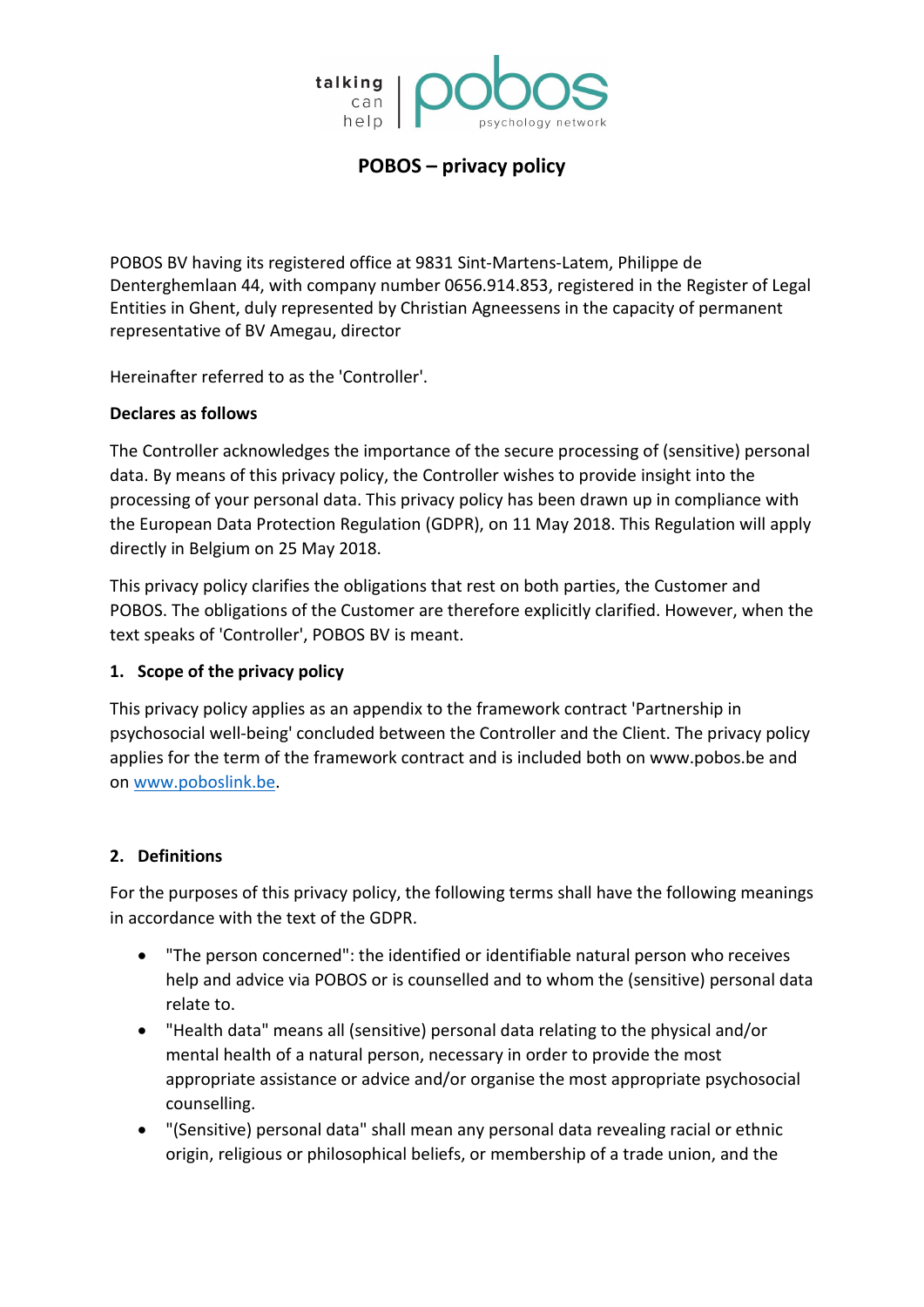

processing of genetic data, data concerning health or relating to a person's sexual behaviour or sexual orientation.

- "Personal data breach" means a breach of security that accidentally or unlawfully results in the destruction, loss, alteration or the unauthorised disclosure of, or access to, transmitted stored or otherwise processed data.
- "Personal Data" means any information relating to an identified or identifiable natural person ("the person concerned"). An identifiable person is considered to be a natural person who can be identified, directly or indirectly, in particular by reference to an identifier such as a name, an identification number, an address, an online identifier or one or more factors specific to the physical, physiological, genetic, psychological, economic, cultural or social identity of that natural person.
- "Pseudonymisation" means the processing of personal data in such a way that it can no longer be linked to a specific concerned person without the use of additional data, provided that these additional data are stored separately and that technical and organisational measures are taken to ensure that the personal data are not linked to an identified or identifiable natural person.
- "Consent of the person concerned" means any free, specific, informed and unambiguous expression of will by which the concerned person, through a statement or an unambiguous active act by which the person concerned consents to his/her relevant processing of personal data.
- "Customer" means any company, organisation, association and government body with which POBOS has concluded a cooperation contract, as a result of which the employees of the Customer can appeal to the assistance organised by POBOS.
- "POBOSlink": the file management system customer portal of POBOS.
- "Counsellor": a (self-employed) licensed psychologist or social worker, who is contractually bound to POBOS and carries out guidance or support assignments by order of POBOS.
- "Processor": a natural or legal person, a government agency, a service or other body which processes personal data on behalf of the Controller.
- "Processing" means an operation or set of operations involving personal data or a set of personal data, whether or not carried out by means of automated processes, such as collecting, recording, organising, structuring, storage, adaptation or alteration, retrieval, consultation, use, disclosure by forwarding, distributing or otherwise making available, align or combine, block, erase or destroy data.
- "Controller" means a natural or legal person, a public authority, department or other body which, alone or jointly with others, determines the purposes and means of the processing of personal data. Within the context of the present privacy policy, the Controller is POBOS BV.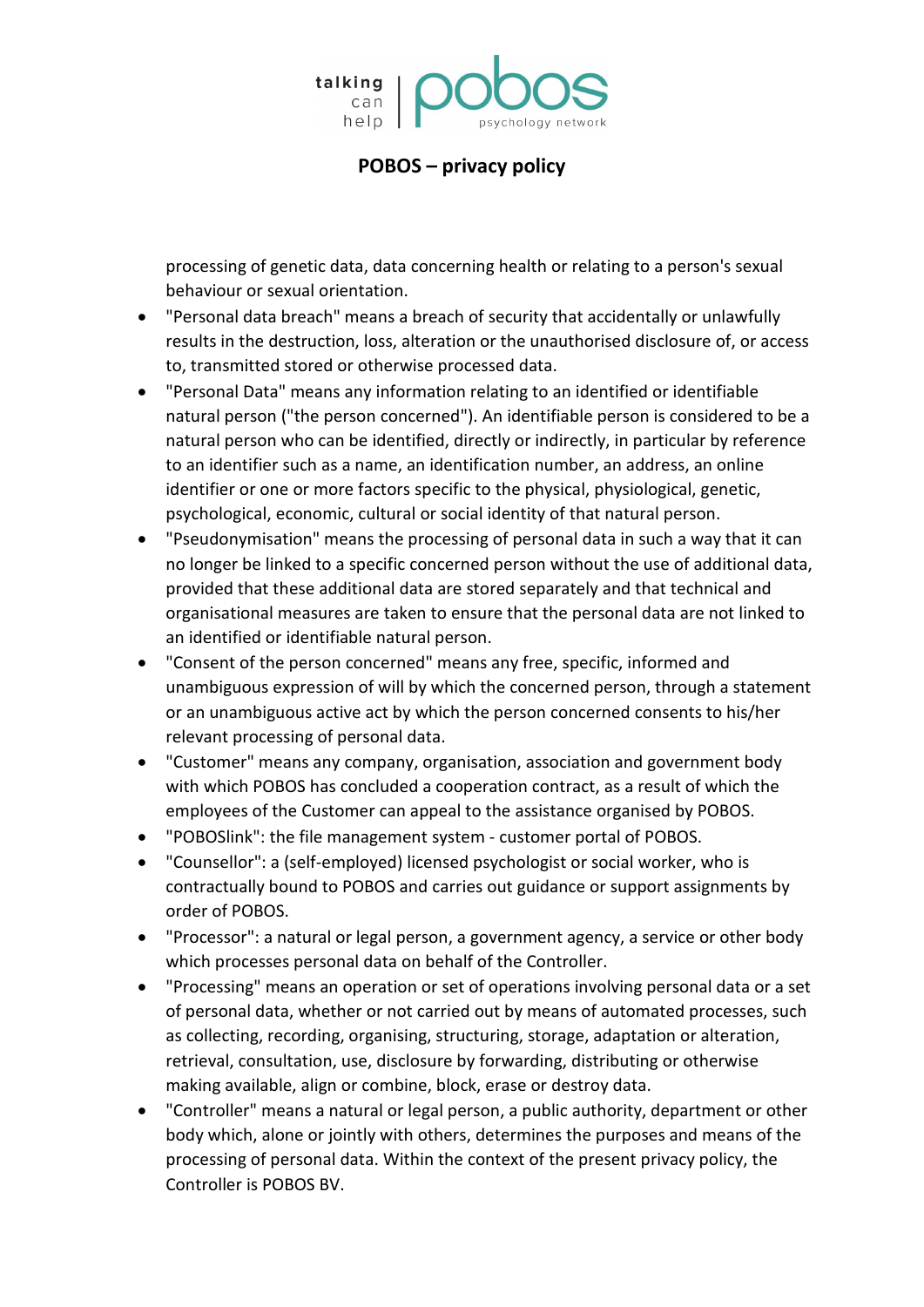

### **3. Processing of your (sensitive) personal data**

The Controller guarantees that (sensitive) personal data:

- Processed in a manner that is lawful, proper and transparent.
- Are collected only for specified, explicit and legitimate purposes.
- Are adequate, relevant and limited to what is necessary for the purposes for which they are processed.
- Correct and updated as necessary.
- Are kept in a form which does not allow the person concerned to be identified for longer than is necessary for the purposes for which they are processed.
- By taking appropriate technical and organisational measures, adequate security of the personal data is guaranteed and that the personal data is protected, inter alia, against unauthorised or unlawful processing and against accidental loss, destruction or damage.

The processing of (sensitive) personal data is necessary for purposes of preventive, professional or psychosocial counselling, for assessing the correctness of the reason for registration or of the description of the request for help on the part of the person concerned, for psycho-social diagnosis, the provision of help, advice and guidance. The (sensitive) personal data that the data controller processes relate to data on physical or mental health, in other words the psychological condition, the work (dis)ability, the reintegration assessment (including through the 'confidential advice note'), psychological data, financial situation, injuries following a serious accident, the lifestyle of the person concerned, etc.

The Controller will only process personal data that is at least necessary in the context of providing the requested services.

The personal data that the Controller may process from the person concerned depends on the reason for the registration or the specific request for help: surname, first name, age, address, sex, national register number, affiliation number to a social fund or professional association, insurance policy number, company position, employer, e-mail address, telephone and/or mobile phone number, written approval for the sharing with third parties of information that is beneficial to the further counselling (on the basis of the 'Document for the Protection of Your Privacy').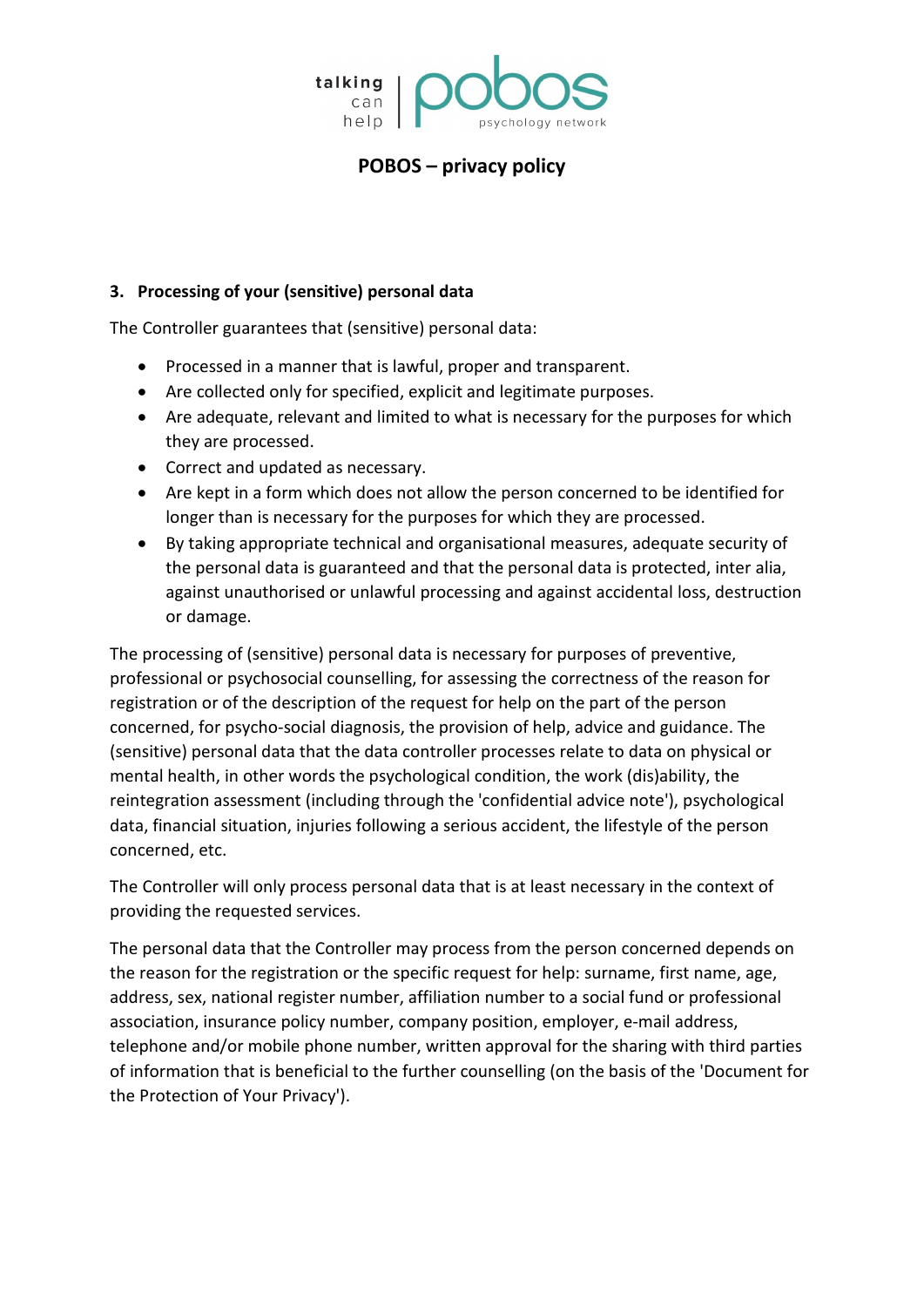

In addition, data concerning health - physical and mental health - may be processed (e.g. on the basis of the "confidential advice note").

The (sensitive) personal data of the person concerned will only be accessible to the internal staff of POBOS and the Counsellors. All are strictly bound by their specific (legal, contractual and/or deontological) professional secrecy.

## **4. Explicit Consent of the person(s) concerned**

In the context of the services organised by POBOS and where personal data is requested directly from the concerned person(s), the Controller will inform the person(s) concerned in advance about the following elements (Article 13 point 1 GDPR):

- The identity and contact details of the Controller: BV POBOS registered office: Philippe de Denterghemlaan 44 - 9831 Sint-Martens-Latem - [info@pobos.be.](mailto:info@pobos.be)
- The purpose of the processing: to provide appropriate help and advice and/or to organising preventive, professional psychosocial counselling in the context of shocking events and/or various psychosocial problems at work and in the private sphere.
- The recipients or categories of recipients of the personal details:
	- o The internal staff of POBOS, all of whom have signed the charter 'Confidentiality and exchange of information'.
	- o Members of the national network of accredited psychologists, who are all legally bound by professional secrecy and have subscribed to the code of deontology. All are in possession of a visa, issued by the FPS Public Health, and of a recognition number, issued by the psychologists' commission. They have also signed a GDPR confidentiality agreement.
	- $\circ$  Members of the national network of social assistants, who have all signed the charter 'Confidentiality and exchange of information' and have signed a GDPR confidentiality agreement.
	- o The SPOC Single Person of Contact and his back-up person(s), appointed and authorised by the Customer (company / organisation), who have all signed the charter 'Confidentiality and exchange of Information'.
	- $\circ$  The attending physician, the general practitioner, the occupational physician, the control doctor, who are all legally and professionally bound by professional secrecy.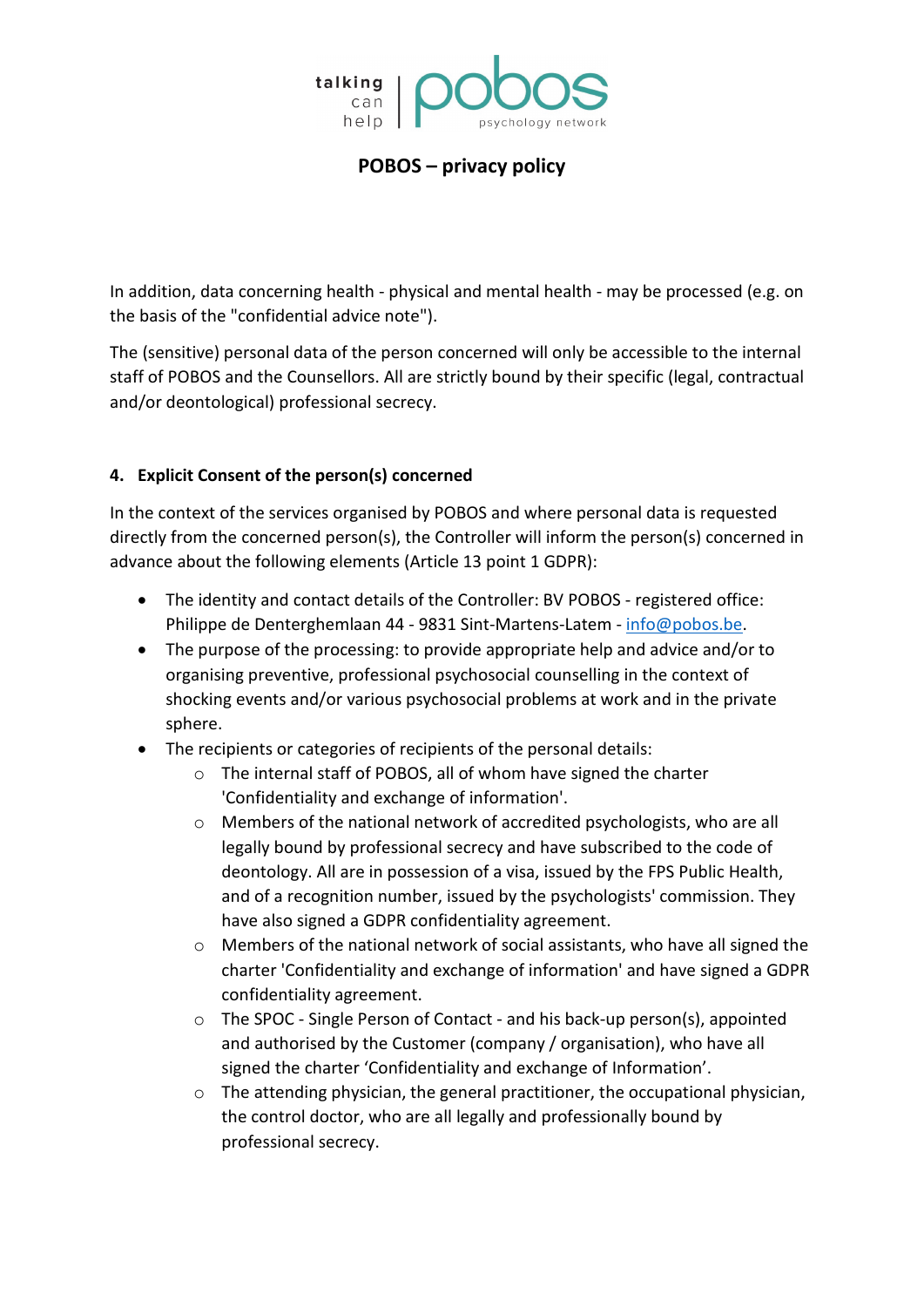

All of these recipients or categories of recipients of personal data are imposed the same data protection obligations as those that arise from this privacy policy.

- The manner of exercising the rights of the person(s) concerned. See further.
- The fact that the Data Subject can still withdraw his/her explicit consent and the way in which this can be done. See further.
- The fact that the person concerned has the right to lodge a complaint with the supervisory authority. See further.
- The period of time the personal data are kept. See further.

## **5. DPO - Data Protection Officer**

Mr Christian Agneessens has been appointed DPO (registration number LV5TZVML with the Data Protection Authority - GBA). He can be contacted via the e-mail address [info@pobos.be](mailto:info@pobos.be) or at the address of BV POBOS.

## **6. Processing activity**

## **Creation of a file in POBOSlink by the external call centre**

- A third party (e.g. the SPOC of a Customer), or a person concerned, can contact the emergency number of POBOS, if help and guidance is needed. This emergency number is manned by an external call centre.
- Every telephone call is recorded, which is reported in advance. In concrete terms, it is clearly stated that you have come to POBOS and that the calls are recorded for quality purposes only. POBOS can access the recordings to assess and evaluate the quality of the service provided by the external call centre.
- Following a request for assistance by telephone, the external call centre will enter the recordings into the file management system POBOSlink in the name of the person concerned. Once POBOS completes the file, the external call centre will no longer have access.
- A processing agreement has been concluded between POBOS and the external call centre.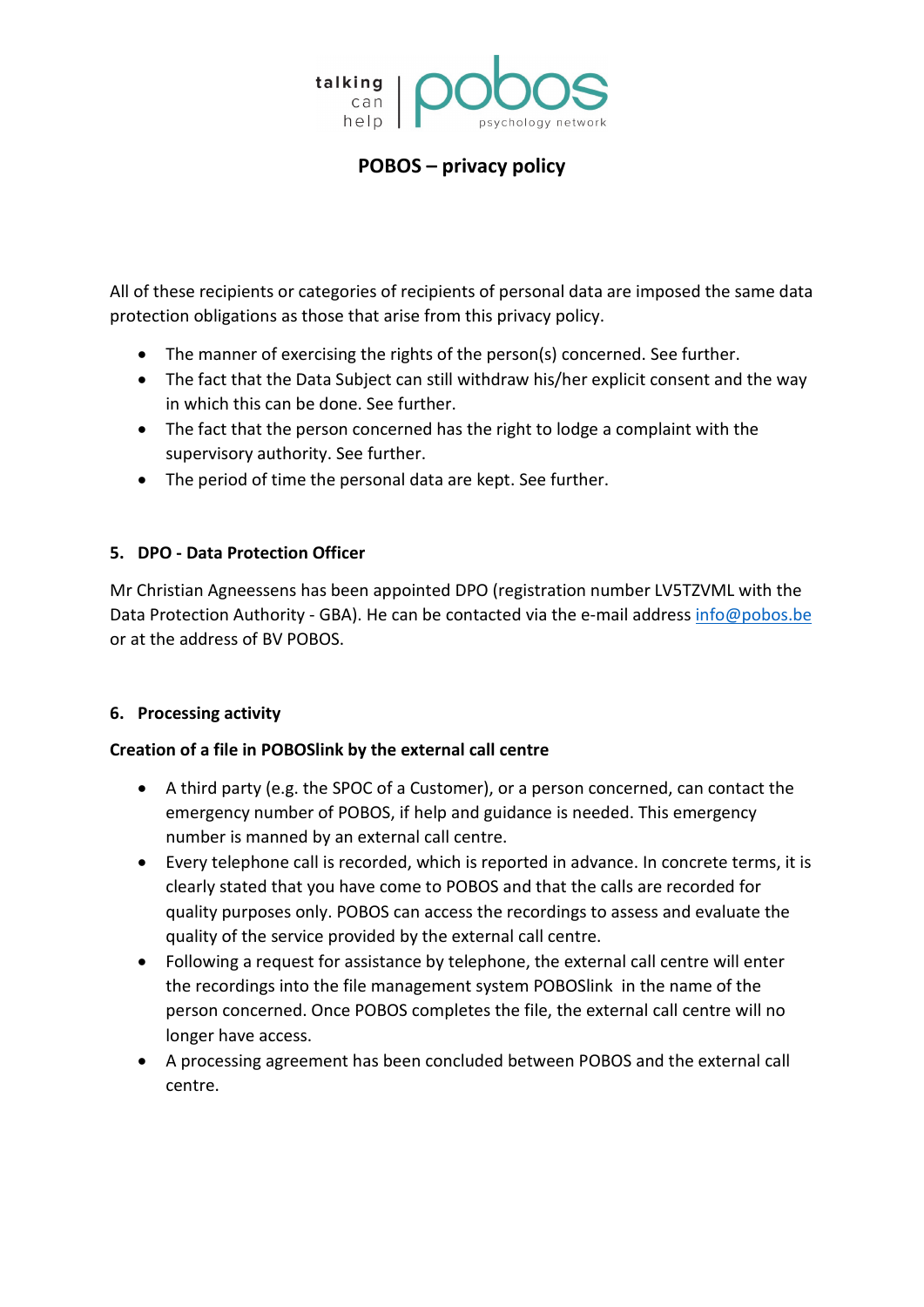

### **Creation of a file in POBOSlink by POBOS**

- If a general practitioner makes an application for assistance at the request of the person concerned, this is done via info@pobos.be, through the contact form on the website www.pobos.be or through the field 'register your request for help here' at [www.poboslink.be.](http://www.poboslink.be/) In this case, POBOS creates a file.
- For all requests for assistance that are not registered through the external call centre, POBOS will create a file in POBOSlink itself.

## **'Confidential registration form'**

As a result of the creation of a file, the SPOC (authorized Single Person of Contact, who has signed a charter 'Confidentiality and information exchange') of the Customer is given a "confidential registration form" to inform the SPOC of the new file concerning the person concerned. The name and details of the person concerned are not mentioned if the person concerned clearly expressed his/her wish to remain anonymous when registering the request for help.

## **Completion of the file by the treating POBOS counsellor**

The treating counsellor (independent psychologist or social worker) who, by order of POBOS, manages a file is regarded as a Joint Controller. In the free field in the file (in POBOSlink) the treating counsellor can only enter data that are relevant for the purposes of POBOS and that are beneficial for the support of the person concerned.

#### **Cross-border Processing**

Since POBOS also assists person(s) concerned from EU countries other than Belgium and since POBOS has its registered office in Belgium, a supervisory authority has been appointed. The supervisory authority is the Commission for the Protection of Privacy (CBPL).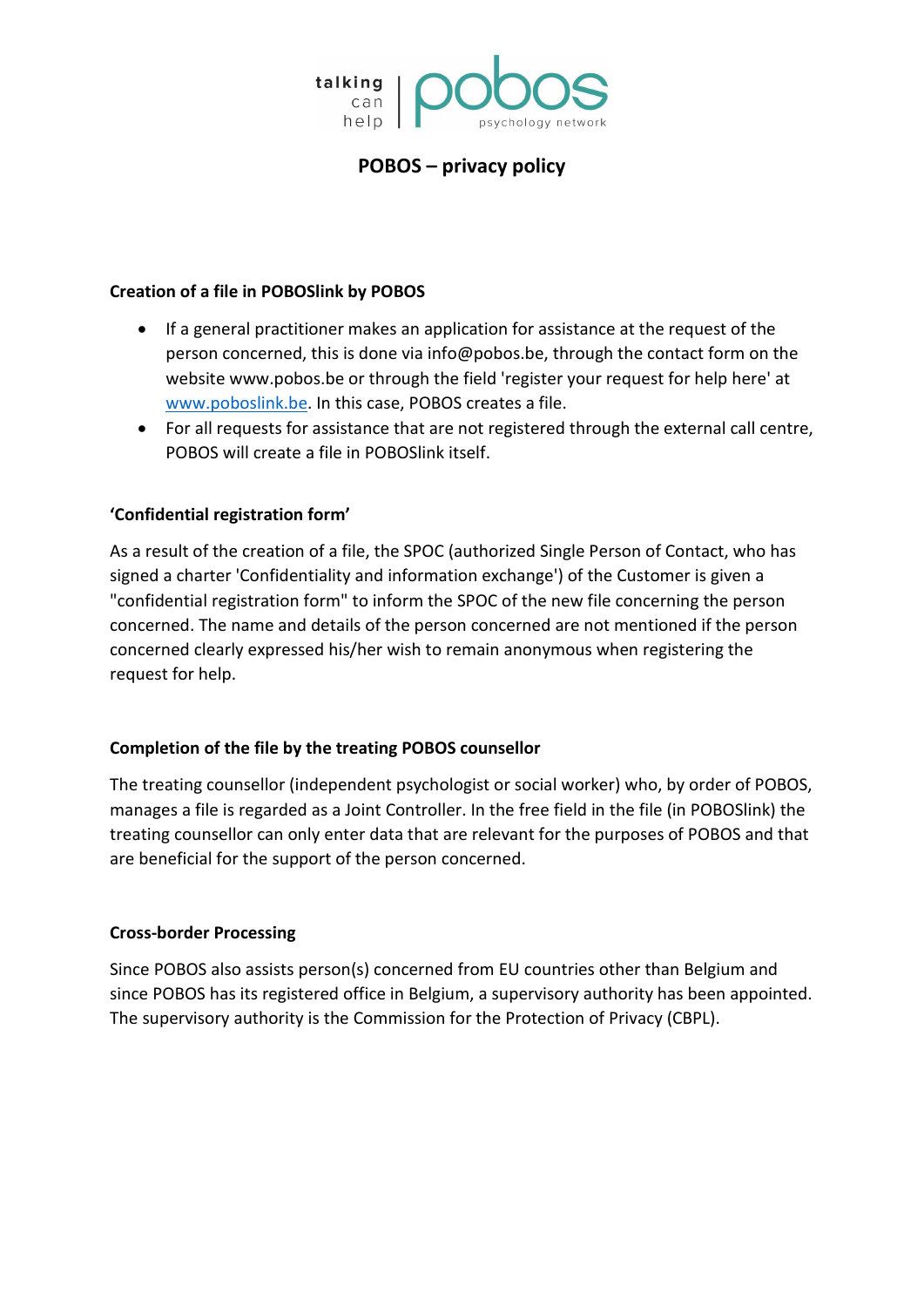

### **Use of the screening tools 'POBOS Trauma Scan' and 'POBOS Burnout Scan'**

The screening tools - 'POBOS Trauma Scan' and 'POBOS Burnout Scan' - can be used freely, as much as necessary. The results of the completed scans are not stored and belong exclusively to the person completing the survey. These two screening tools are accessible via [www.pobos.be.](http://www.pobos.be/)

### **7. Retention period**

Personal data shall only be retained for the period of time necessary or achieving the purpose of the processing.

The Controller regularly finds that person(s) concerned sometimes contact POBOS again years after an initial request for help to initiate a new request for help, whereby they specifically request to be assisted by the same counsellor.

In some specific situations of accidents at work or situations of aggression, disasters and attacks, the legal procedure can sometimes take many years. In order to be able to serve the needy person concerned in the best possible way, the storage period for personal data relating to psycho-social files is therefore set at 20 years, the statutory retention period.

POBOS does provide an annual opportunity to remove or anonymise data that are no longer essential.

Personal data obtained in the context of an application for an internal vacancy and/or from a (spontaneous) application to join the POBOS network as a counsellor, will be completely removed from all available media at the moment they are no longer relevant with regard to the vacancy or application.

## **8. Processing of Personal Data for Marketing Purposes**

With regard to the processing of personal data for marketing purposes, the Controller guarantees that personal data shall only be used for purposes that are part of the organisation of the welfare services of POBOS, and thus never for commercial or marketing purposes.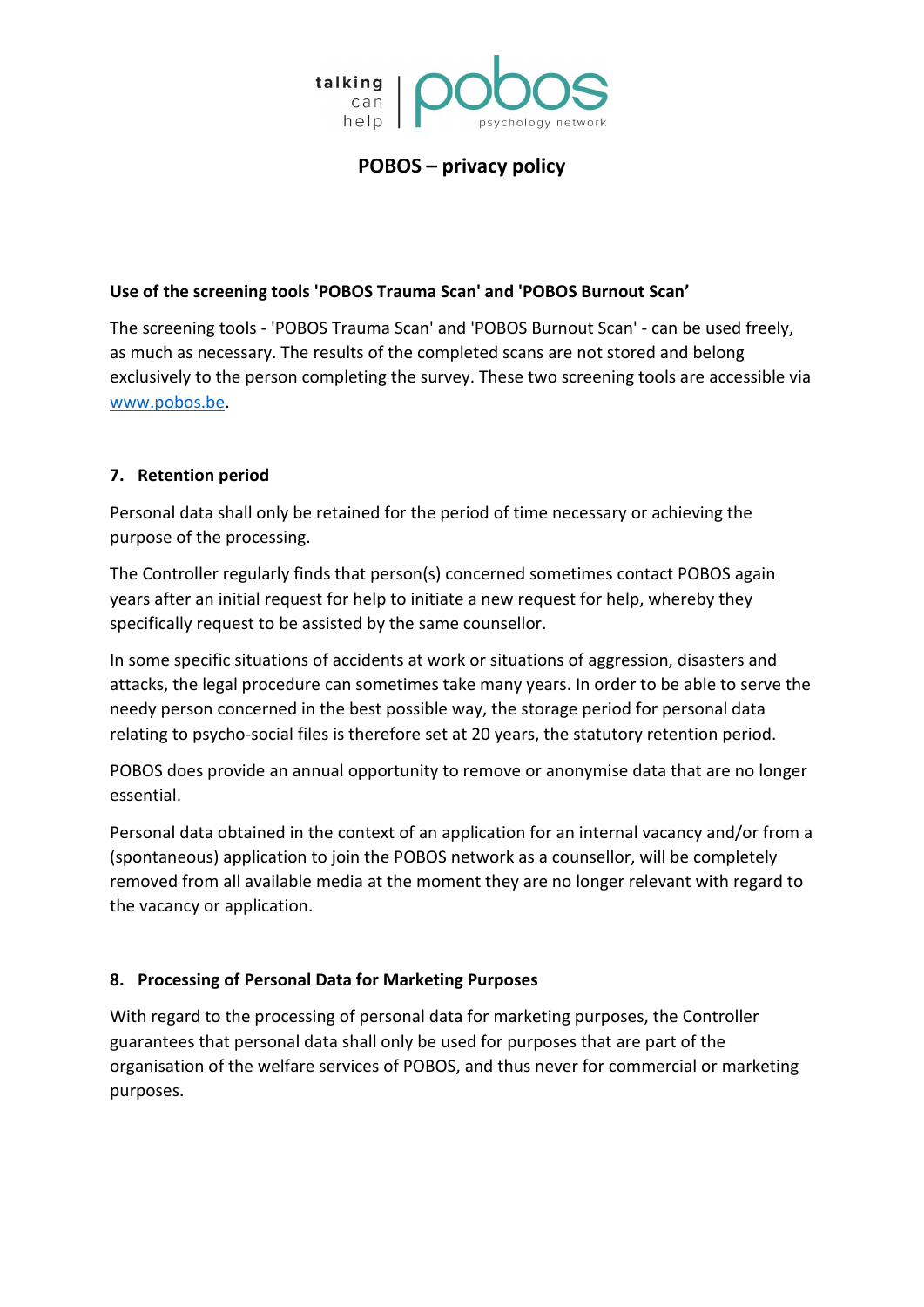

In this respect, the personal data are used to mail a satisfaction survey, on the one hand when the file is closed by the treating counsellor and on the other hand about a year after the file was opened. The results of these two satisfaction surveys are processed internally and only serve to improve the quality of the services of POBOS. The anonymised and nonidentifiable ('Pseudonymisation') overall results are made available to the Clients.

## **9. Appropriate technical and organizational measures**

Taking into account the state of the art, the implementation costs, as well as the nature, the scope, context and purposes of the processing, and the, in terms of probability and seriousness various risks to the rights and freedoms of individuals, the Controller will take appropriate technical and organisational measures to ensure that the personal data are processed securely.

In accordance with Article 32 of the GDPR, the Controller guarantees to take the necessary measures, which relate to, among other things:

- Pseudonymisation and encryption of (sensitive) personal data.
- The ability to ensure, on an ongoing basis, the confidentiality, integrity and availability of the processing systems and services.
- The ability to restore availability and access to personal data in a timely manner in the event of a physical or technical incident. For this purpose, POBOS has a cooperation contract with an external IT partner and makes a monthly external backup.
- A procedure for testing, assessing and evaluating the effectiveness of the technical and organisational measures to secure of processing.

With regard to the specific technical and organisational measures, we mention hereafter the most important measures taken:

- HTTPS certificate related to www.pobos.be and www.poboslink.be. All web traffic is encrypted. Wildcard certificates are renewed annually.
- Confirmation of terms of use and cookie policy at login.
- VPS server hosting with only port 80 (http) and port 443 (https) open. An end-point protection is provided.
- VPS server hosted in Germany -> Europe.
- Monthly backup on external hard disk (stored in locked cabinet).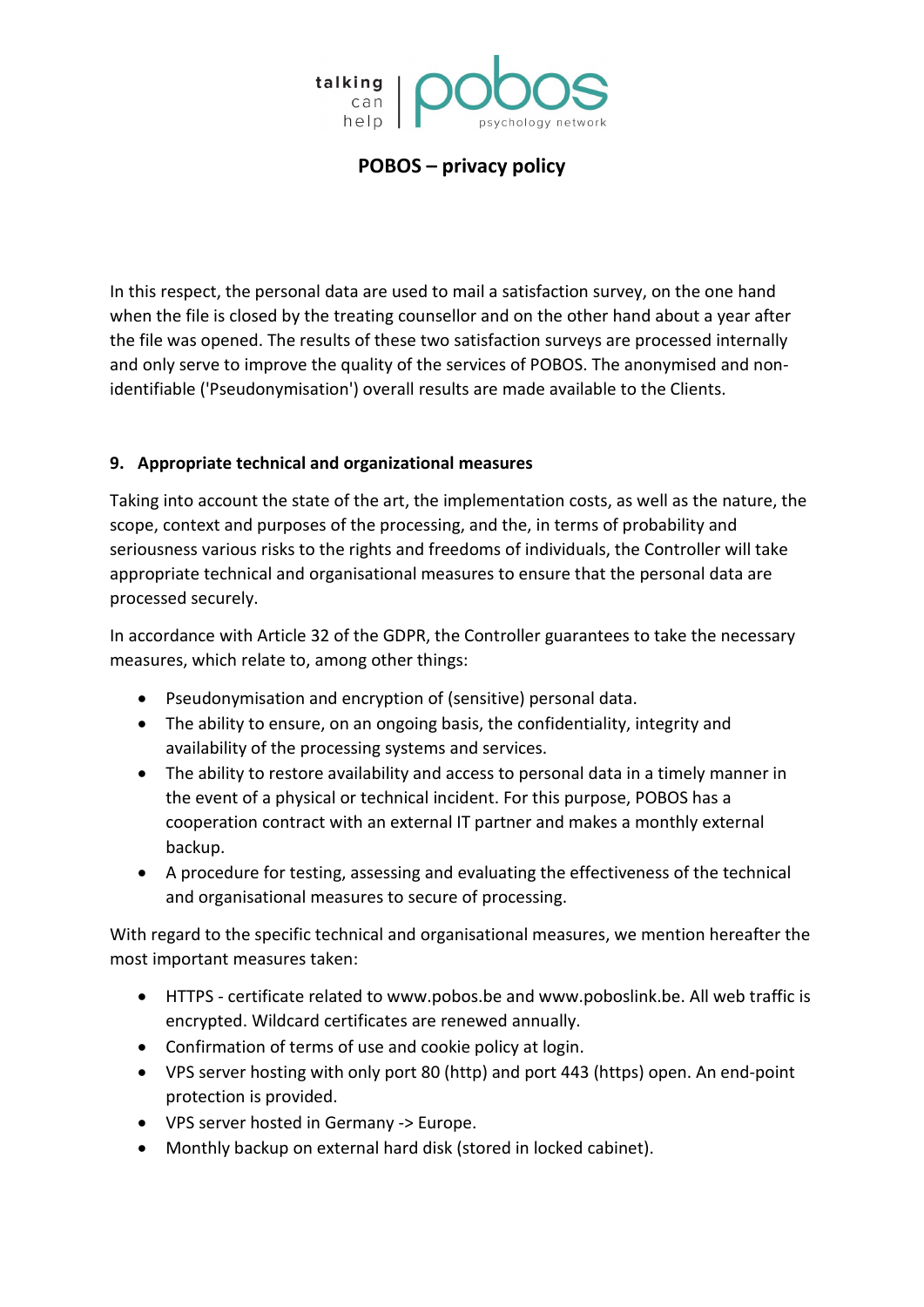

- Use of 'complicated' passwords on the internal computers of POBOS.
- Passwords/Tokens are encrypted via Rijndael (cryptographic algorithm).
- Antivirus / Antispam on multiple layers (Firewall, servers, mail systems). (Trendmicro - licence certificate via Serso BV).
- Physical and electronic burglary protection in the offices of POBOS.
- Lockable cabinets in which the data is kept on paper carriers.

## **10. Legal grounds**

It is necessary for the Controller to have access to the (sensitive) personal data of the person concerned, on the one hand to be able to register and open a file with a view to initiating counselling, and also to be able to appoint the most suitable Counsellor on the basis of the reason for registration. No file can be created without the necessary (sensitive) personal data.

The processing of personal data is necessary for the performance of the agreement that POBOS has contractually entered into with the Customer.

If the person concerned contacts POBOS himself/herself, on the basis of the previously described legal ground, the person concerned automatically gives POBOS the permission and mandate to process his/her (sensitive) personal data.

If a third party contacts POBOS in the name or on behalf of the person concerned and the person concerned accepts the initiation of a counselling cycle by participating in the counselling, the person concerned confirms that he/she accepts the offer of guidance of his/her own free will and, on the basis of the legal grounds described above, automatically gives POBOS the permission and mandate to process his/her (sensitive) personal data.

For the manner in which the (sensitive) personal data are collected, please refer to point 6.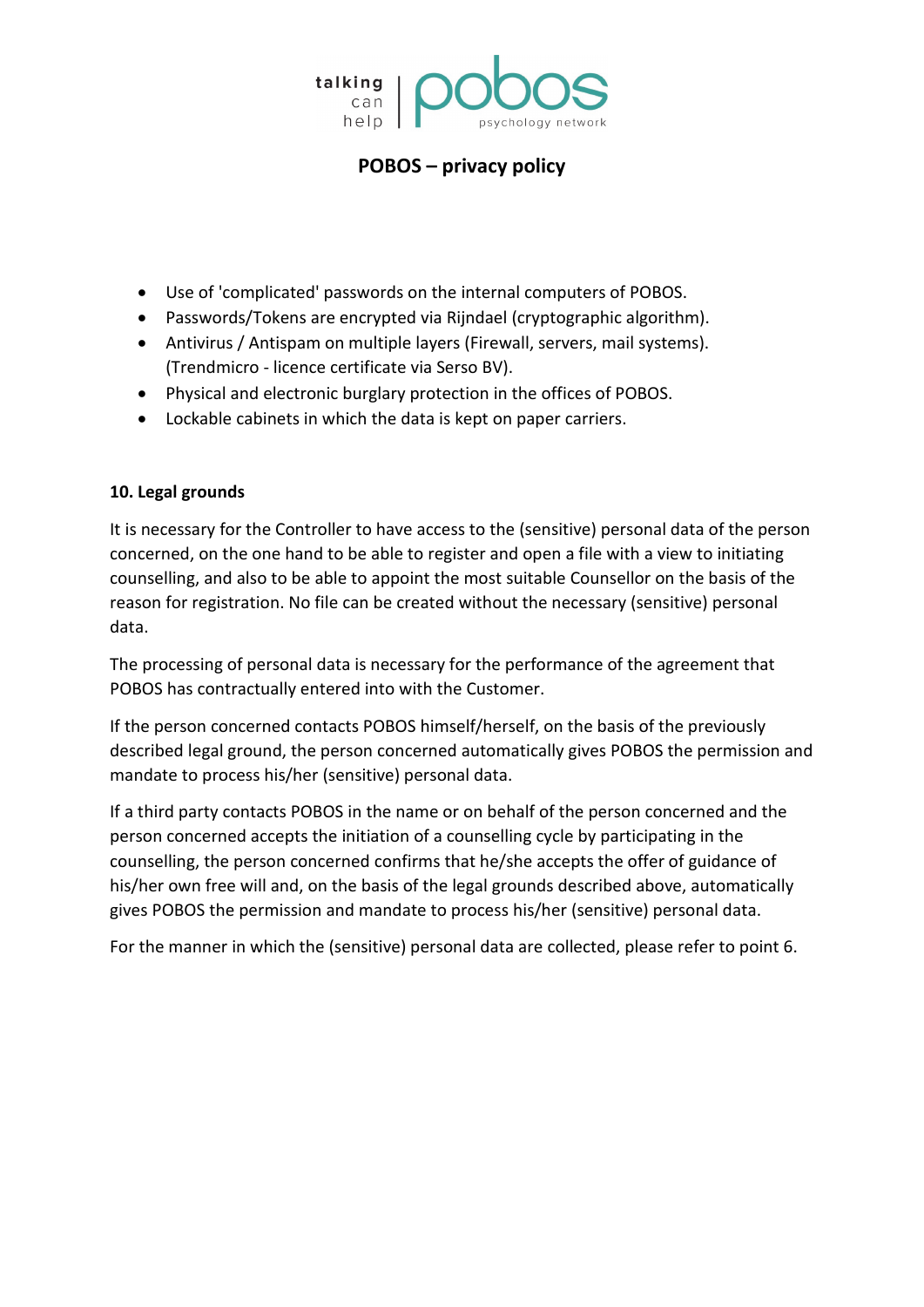

## **11. The Rights of the person(s) concerned**

Under the GDPR, the person concerned have the following rights in relation to their personal data:

- Right of inspection
- Right to rectification of incorrect and/or incomplete personal data
- Right to erasure of data ('Right of oblivion')
- The right to restriction of processing
- The right to transfer the data
- The right to object

Permission to process personal data can be withdrawn at any time by notifying us at info@pobos.be. A withdrawal of consent to the processing of personal data may result in the Processed Party's file being discontinued and closed. If necessary, the Counsellor and/or the Customer will be informed by e-mail by POBOS.

The Controller guarantees to respond within 1 month of receiving the request. This is in accordance with the obligations in Article 12 point 3 of the GDPR. Depending on the complexity of the request and the number of requests, this deadline may if necessary, be extended by a further two months. The Controller will notify the person concerned of any such extension within 1 month of receiving the request.

If the person concerned discovers that one of the processors or third parties (see point 4. third item) is processing personal data in violation of the GDPR, the person concerned may report this to the Controller at info@pobos.be. After being informed of such a complaint, the Controller shall endeavour to contact the Processor(s) or third party(ies) accused within 3 working days. Within 1 month of receiving the complaint, the Controller will inform the person concerned of the outcome.

As regards exercising one of the rights in relation to his/her psycho-social file, the person concerned must respect to the following internal procedure at the Controller:

- Submitting a request by registered letter addressed to the director of BV POBOS at the aforementioned registered office address.
- Enclose a copy of the identity card.

For more information and model letters, the person concerned can go to the website of the Data Protection Authority via the following link:

https://www.gegevensbeschermingsautoriteit.be/burger/privacy/wat-zijn-mijn-rechten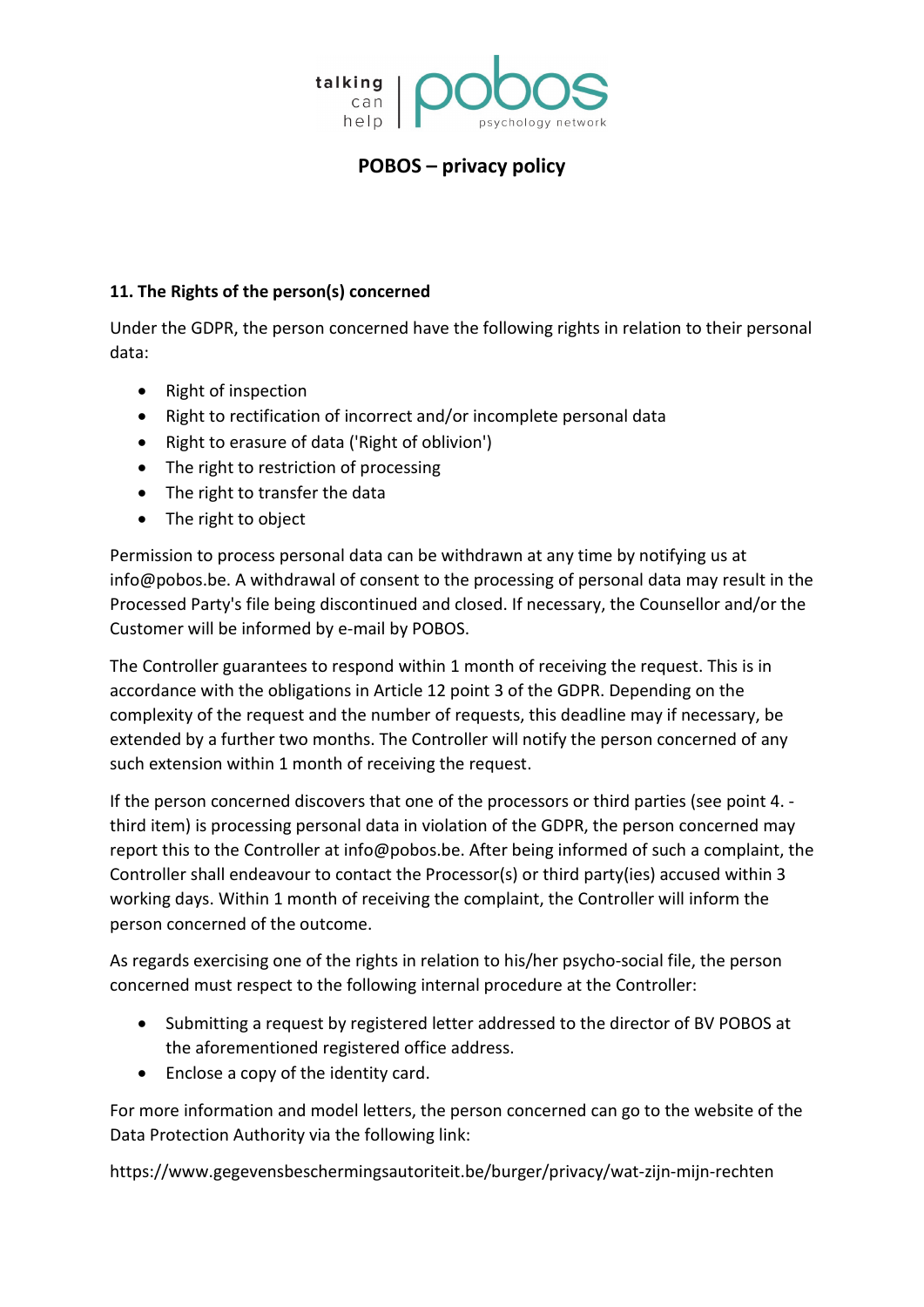

The person concerned has the right, pursuant to Article 77 of the GDPR, to lodge a complaint directly, if he/she believes that his/her personal data is not protected and/or processed by the Controller in accordance with the GDPR.

https://autoriteitpersoonsgegevens.nl/nl/onderwerpen/algemene-informatieavg/rechtenvan-betrokkenen

## **12. Measures if a breach occurs in relation to the personal data**

The Controller is required to notify the competent Belgian supervisory authority of any breach of personal data security within 72 hours. This is unless it is not likely that the breach in relation to the personal data presents a risk to the rights and freedoms of the person(s) concerned.

The Controller will inform the Customer without unreasonable delay as soon as it becomes aware of a personal data breach. It is agreed that the Controller and the Customer will inform each other within 48 hours of learning of the breach and mutually agree on whether the breach will be notified to the competent Belgian supervisory authority.

The above obligation also applies if the Controller, for example by submitting a complaint by a person concerned, effectively learned of a breach involving the personal data at the appointed processor or third party.

If the personal data breach is likely to represent a high risk to the rights and freedoms of natural persons, the Customer shall notify the person(s) concerned of the breach related to the personal data without delay, in accordance with Article 34 of the GDPR.

Both the Customer and the Controller shall cooperate with the competent Belgian supervisory authority to provide the necessary information and limit the consequences of the breach.

## **13. Other provisions**

In the event of nullity of one or more of the provisions of this privacy policy, the other provisions will remain in full force.